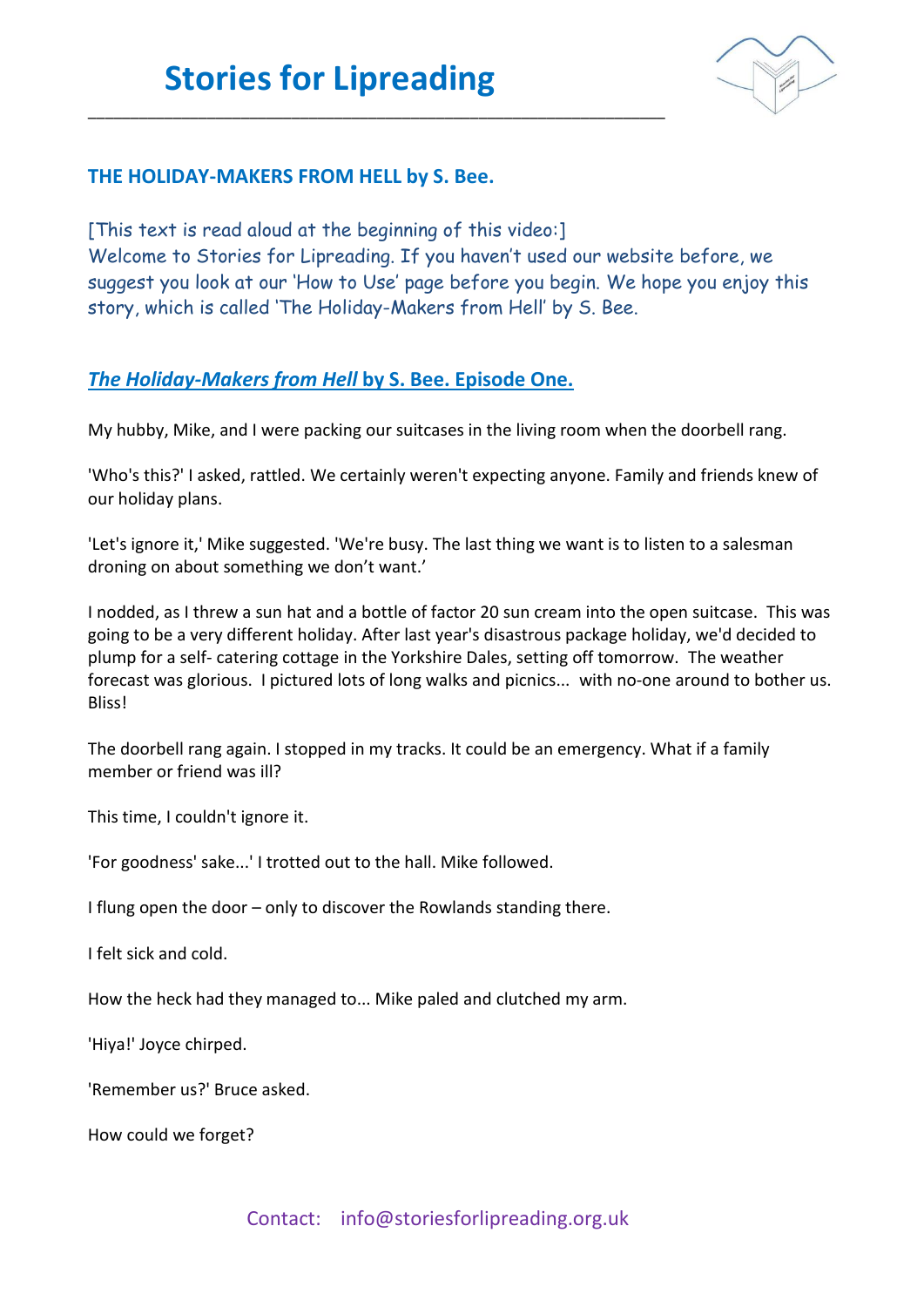## **Stories for Lipreading**

\_\_\_\_\_\_\_\_\_\_\_\_\_\_\_\_\_\_\_\_\_\_\_\_\_\_\_\_\_\_\_\_\_\_\_\_\_\_\_\_\_\_\_\_\_\_\_\_\_\_\_\_\_\_\_\_\_\_\_\_\_\_\_\_\_\_\_\_



We'd met the Rowlands last year in Spain. They'd been the ultimate holiday-makers from hell. They'd stalked us for the entire fortnight, and Mike and I never had a moment to ourselves. Joyce and Bruce Rowland were always chatting away beside us when we sunbathed on the beach. They tagged along (uninvited) on walks and accompanied us on day trips. They joined us in the swimming pool and jacuzzi too. We couldn't even enjoy our evening meal in peace!

'Can we come in?' Without waiting for an answer, they shoved past and headed towards our living room.

We hung back, trapped in a state of disbelief.

Mike turned to me. 'I thought they were -'

My voice trembled. 'Me too.'

## *The Holiday-Makers from Hell* **by S. Bee. Episode Two.**

We stumbled into the living room, where we discovered that the couple had plonked themselves on our sofa. So we took the armchairs.

'I bet you weren't expecting to find us on your doorstep!' Bruce began.

'And you did say 'Call in if you're passing,'' Joyce twittered.

Yes, I thought. It's called being polite.

Bruce indicated the open suitcases. 'Where are you going on holiday this year?'

'We're renting a cottage in the Yorkshire Dales. We're setting off tomorrow,' I breezed.

'Ooh, that sounds nice,' Joyce simpered.

'I hope you've packed your wellies and umbrellas,' Bruce said. 'The weather forecast isn't good for this week. Rain every day, I'm afraid.'

'According to my weather app, it's going to be warm and sunny,' Mike challenged.

'Your app has got it wrong,' Bruce snapped.

I frowned. 'How do you know?'

'We know a lot of things, Penny,' Joyce cut in.

There was something about the tone of her voice that put me on edge.

Contact: info@storiesforlipreading.org.uk